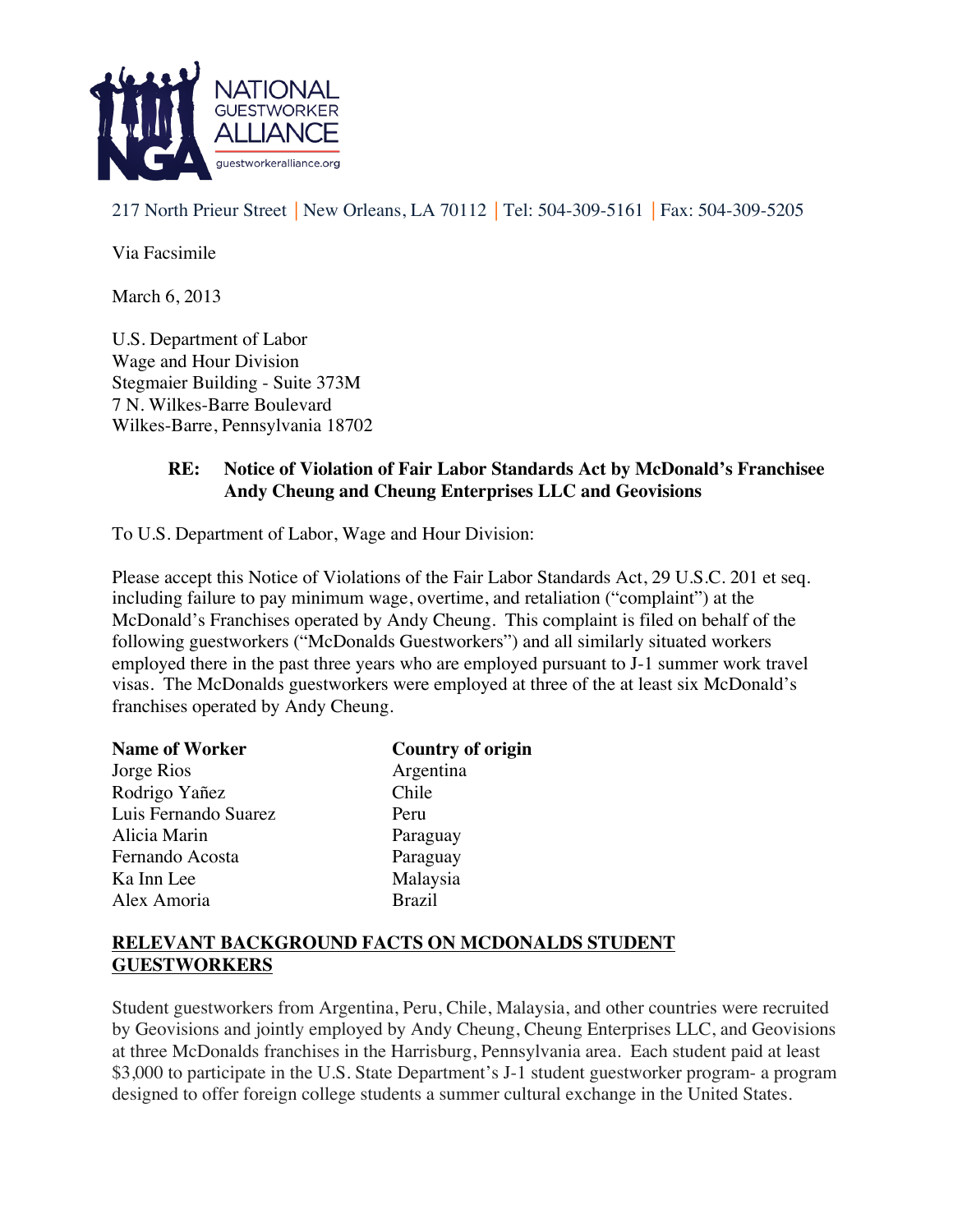Instead, McDonald's franchisee Andy Cheung/ Cheung Enterprises LLC and Geovisions used the J-1 program to source cheap, exploitable workers from Latin American and Asia and then treated them as a sub-minimum wage surplus workforce at the fast food chain franchises. Though students had been promised 40 hours of work a week, they were given as few as four hours of work a week at \$7.25 an hour, and faced housing deductions to live in substandard housing owned and controlled by Andy Cheung that brought their weekly net pay down far below minimum wage. Cheung charged students \$300 each per month to live in basement apartments he owned, packing up to eight students in a single basement. Cheung and representatives from McDonald's labor recruiter Geovisions also made surprise visits to the apartments to intimidate students who raised concerns.

Needing to pay off the over \$3000 in program fees they had incurred for the cultural exchange program, students were desperate to be scheduled for hours at the McDonalds locations. Cheung and Geovisions used this to their advantage. Students were on constant call to come in for work shifts on as little as 30 minutes' notice, and when they raised complaints of any kind, the employer retaliated by cutting their hours even further. The few students who didn't have too few hours had the opposite problem, being forced to work shifts of up to 25 hours straight.

When students raised concerns, Geovisions and Cheung responded with threats in order to suppress the complaints limiting the hours and engaging in other conduct designed to repress good faith complaints by student workers.

#### **RELEVANT BACKGROUND FACTS ON EMPLOYERS**

Cheung Enterprises LLC is a privately-held limited liability company specializing in franchising McDonalds restaurant establishments. The company was incorporated in the state of Pennsylvania on June 19, 2009 and is wholly-owned by Andrew T. Cheung of Mechanicsburg, PA and currently operates six McDonald's facilities in the Harrisburg/Central Pennsylvania region. The McDonald's guestworkers were employed at 3 sites.

Geovision is a nonprofit recruiter registered with the State Department purportedly based in New Hampshire. In addition to acting as the recruiting agent for the students, Geovision acted as the students joint-employer in multiple ways including directing all student complaints regarding workplace conditions to be made with Geovisions and retaliating against students who raised concerns by engaging in workplace actions including limiting the number of hours students were assigned to work.

McDonald's franchisees rely on minimum wage labor to operate the McDonald's business model. Compliance records available from the wage and hour division show a history of Fair Labor Standards Act violations by McDonald's franchise owners.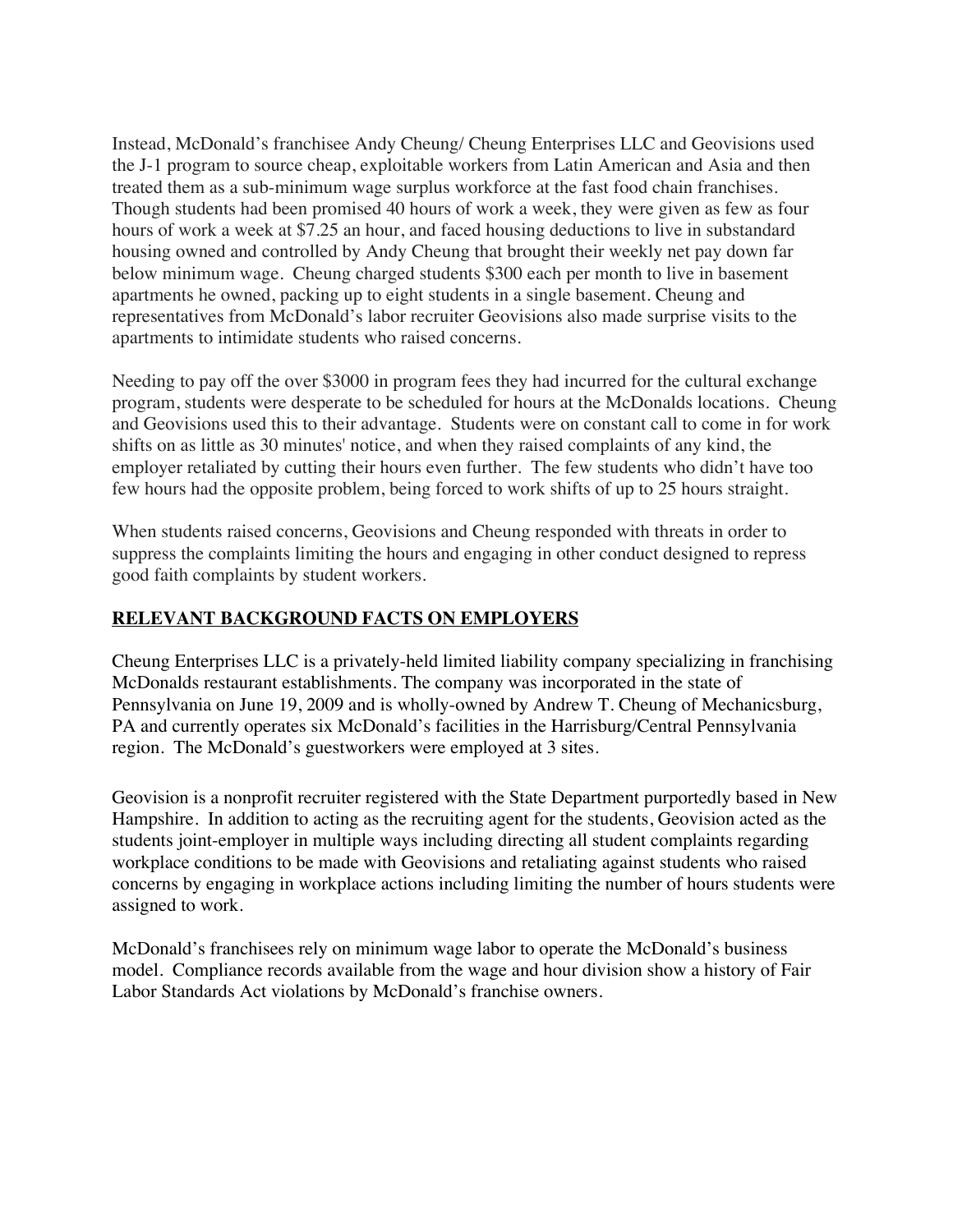## **VIOLATIONS OF THE FAIR LABOR STANDARDS ACT**

The McDonalds guestworkers allege the following violations on behalf of themselves and all similarly situated workers including guestworkers and U.S. workers:

- record keeping violations for failure to record all hours worked
- failure to pay all hours worked resulting in a violation of minimum wage
- unlawful deductions, including for housing owned by the employer, resulting in a failure to pay minimum wage
- unlawful pre-employment expenses which should be considered deductions which result in a failure to pay minimum wage
- failure to pay overtime wages for hours worked more than 40 in a workweek
- retaliation against students for raising these issues with their employers

The McDonalds guestworkers were paid at a base rate of \$7.25/hour. They were not paid for all hours worked and were not paid at a rate of 1.5 times their base rate when they worked over 40 hours in a workweek. Andy Cheung required some of the McDonald's Guestworkers to sign documents confirming that Cheung Enterprises LLC would not pay overtime wages even when students worked hours in excess of 40 in a workweek. Cheung Enterprises also required students to live in basement housing owned and operated by Andy Cheung and made unlawful deductions for housing costs that dropped the students' pay below minimum wage. Students also ask DOL-WHD to fully investigate all time keeping, wage payment, and deduction systems to more fully analyze additional potential violations of the FLSA.

# **DOL-WHD MOU WITH ICE**

Finally, McDonald's Guestworkers request that WHD ensure deconfliction of any DHS enforcement activities against the J-1 students who are complainants and witnesses contributing to this complaint. *See* March 31, 2011, Revised Memorandum of Understanding between the Departments of Homeland Security and Labor Concerning Enforcement Activities at Worksites. This includes enforcement actions by ICE as well as any actions with immigration related consequences including actions that would prejudice students' ability to obtain future visas to the United States.

Jennifer Rosenbaum, Legal Director is the authorized legal representative of the McDonald's Guestworkers for purposes of this complaint. The McDonalds Guestworkers may be contacted through her: 217 N. Prieur St., New Orleans, LA 70112, (504) 309-5165 (office), (504) 376- 6238 (cell), jjrosenbaum@nowcrj.org. Additional documents and information are available upon request.

Students respectfully ask that DOL- WHD expedite consideration of their complaint and the investigation process given their status as temporary guestworkers. Given the past retaliation against students for raising FLSA violations, the students ask that DOL conduct the investigation taking into account best practices for workplaces where retaliation has already taken place.